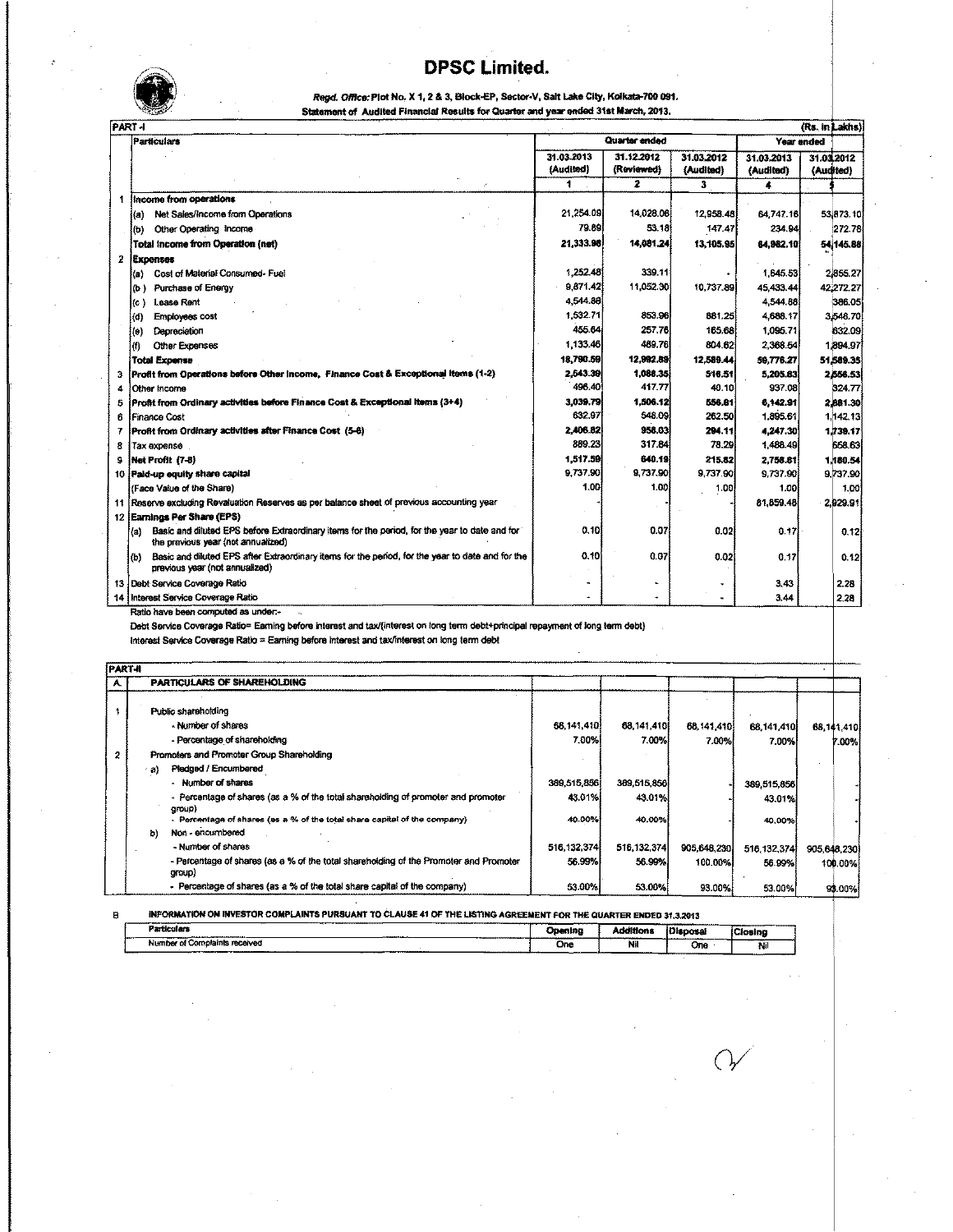Statement of Assets ad Liabilities

| <b>EQUITY AND LIABILITIES</b>        | As at 31st<br>March 2013 | As at 31st<br><b>March 2012</b> |
|--------------------------------------|--------------------------|---------------------------------|
| 1 Shareholders' funds                |                          |                                 |
| Share capital                        | 9,737.90                 | 9,737.90                        |
| Reserves and surplus                 | 81,859.48                | 2,929.91                        |
| Share Capital Suspense Account       | 6,041.43                 |                                 |
| Sub -total - Shareholder's funds     | 97,638.81                | 12,667.81                       |
| Non-current liabilities              |                          |                                 |
| Long-term borrowings                 | 20,541.00                | 12,000.00                       |
| Deferred tax liabilities (Net)       | 3,150.38                 | 1,662.25                        |
| Other Long term liabilities          | 12,877.07                | 11,638.06                       |
| Long-term provisions                 | 471.06                   | 447.18                          |
| Sub -total - Non Current liabilities | 37,039.51                | 25,747.49                       |
| <b>3 Current liabilities</b>         |                          |                                 |
| Short-term borrowings                | 3,188.09                 | 3.545.41                        |
| Trade payables                       | 6,636.11                 | 4.720.18                        |
| Other current liabilities            | 3,700.18                 | 2,803.53                        |
| Short-term provisions                | 2,365.04                 | 1.492.19                        |
| Sub -total - Current liabilities     | 15,889.42                | 12.561.31                       |
| TOTAL EQUITY AND LIABILITIES         | 150,567.74               | 50,976.61                       |
| <b>ASSETS</b>                        |                          |                                 |
| 1 Non-current assets                 |                          |                                 |
| Fixed assets                         | 32,052.15                | 25, 655.28                      |
| Non-current investments              | 646.54                   | 610.06                          |
| Long-term loans and advances         | 17,244.25                | 12.234.26                       |
| Other non current assets             | 81,886.01                |                                 |
| Sub -total Non Current Assets        | 131,828.95               | 38,499.60                       |
| <b>Current assets</b>                |                          |                                 |
| Current investments                  | 5.00                     |                                 |
| inventories                          | 1,892.70                 | 1.092.49                        |
| Trade receivables                    | 7,122.38                 | 6.065.97                        |
| Cash and cash equivalent             | 534.85                   | 1.710.20                        |
| Short-term loans and advances        | 8,308.61                 | 3,389.99                        |
| Other current assets                 | 875.25                   | 218.36                          |
| Sub -total Current Assets            | 18,738.79                | 12,477.01                       |
| <b>TOTAL ASSETS</b>                  | 150,567.74               | 50,976.61                       |

Notes:

The above results were reviewed by the Audit Committee and approved by the Board of Directors of the Company at its meeting held on 27th May 2013.  $\blacksquare$ 

- Met Sales/Income from Operations for the quarter and year ended 31.03.2013 have been arrived at on the basis of Tariff Order issued by the Hon ble West Bengal Ei Reparts of Tariff Order issued by the Hon ble West Bengal Ei reversals and the effect of tariff order on the revenue for the period from 1.4.2012 to 31.12.2012 has been taken in the current quarter.
- 3(a) The scheme of amalgamation has been sanctioned by the Hon'ble High Court at Calcutta vide its order dated 17th April 2013. The same has since become effective on filing the certified copy thereof on 24.5.2013 with the Registrar of Companies and had therefore been given effect to in these results during this quarter. Consequently, the above results for the quarter and year ended 31.03.2013 include the result of amalgamating Company. Corresponding results for the previous quarter/ year have not been recasted and **therefore are not comparable.**
- 3(b) 1,12,02,75,823 fully paid up ordinary shares of Re 1 each aggregating to Rs. 11202.75 lakhs are to be issued to the shareholders of amalgamating Company and equity share<br>capital of the company representing 51,61,32,37 March 2013. Earning per share for the quarter and year ended 31.03.2013 has been computed taking into account number of shares (net) to be issued and shown as share capital suspense as above.

the figures of the last quarters for current and previous financial years are the balancing figures between the audited figures in respect of the full financial year ended 31st December of the respective financial vears.<br>M

5 The Board of directors has recommeded dividend @ Re. 0.05 per equity share of Re. 1 each.

6 Figures pertaining for the previous year/ period have been rearranged/regrouped, reclassified and restated, wherever considered necessary, to make them comparable with those of current year/period.